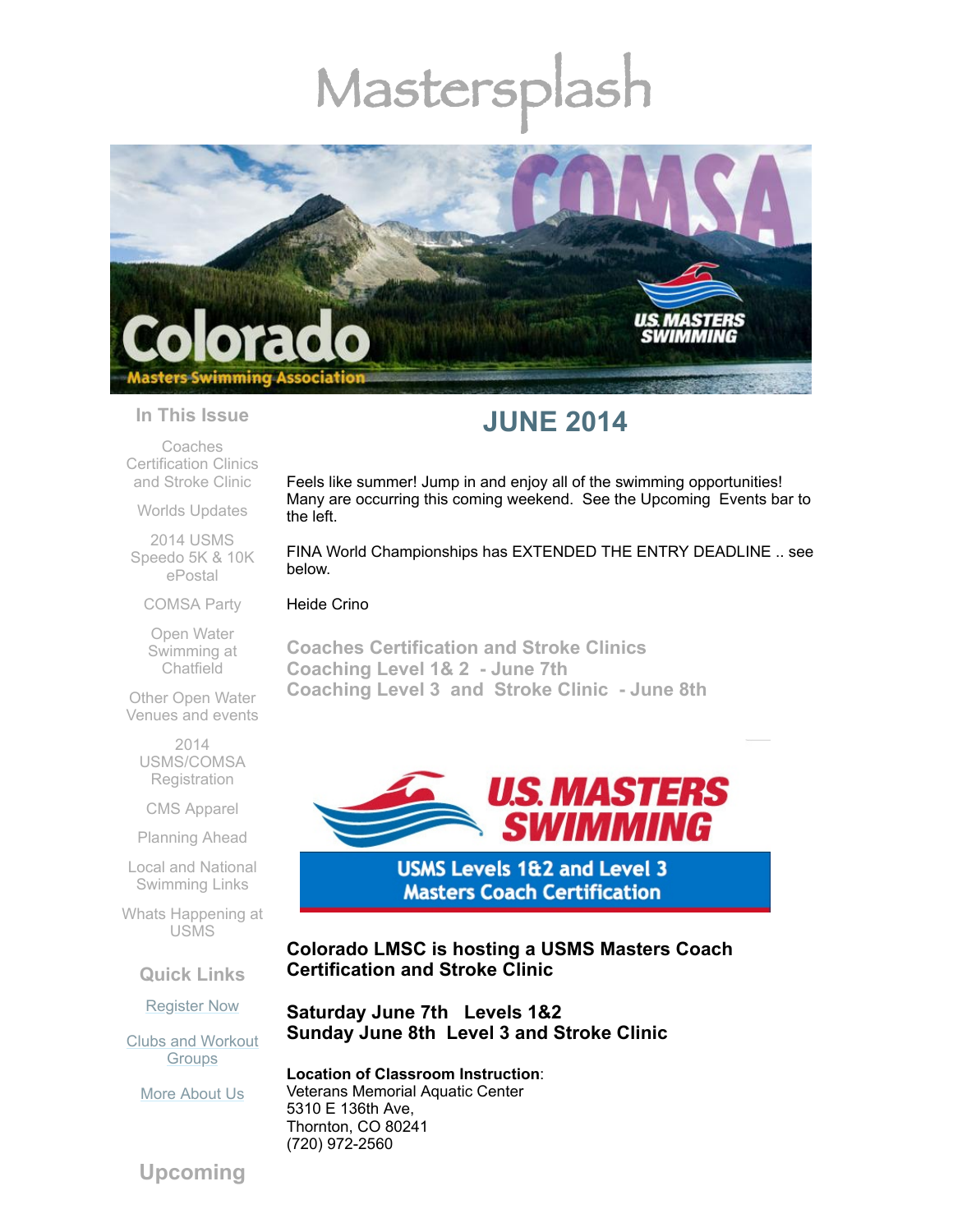## **Events**

**June 7-8, 2014** Rocky Mountain Senior Games Swim Meet Greeley Recreation Center meet info and [registration](http://rockymountainseniorgames.com/registration.html)

**June 7, 2014** 11th Annual SWIM Masters Lowery Pool meet info and [registration](http://www.comsa.org/events/2014%20pool/2014SWMMastersInvite.pdf?c=1279&smid=5102)

**June 7 & 8 2014** Coaches Certification & Stroke Clinics [register](https://www.clubassistant.com/club/clinics/reserve.cfm?c=1758&cid=60899) Level 1 & 2 [register](https://www.clubassistant.com/club/clinics/reserve.cfm?c=1758&cid=60900) Level 3 [register](https://www.clubassistant.com/club/clinics/reserve.cfm?c=1758&cid=61324) stroke clinic

**June 21, 2014** First Annual Nixie Waves Open Water Swim Aurora Reservoir Contact Heather [Rodriguez](mailto:1969mermaid@gmail.com) for a \$5 discount code [Event](http://www.active.com/aurora-co/water-sports/swimming/nixie-waves-open-water-swim-2014) info and Entry Form

**June 24**, **2014** COMSA PARTY Prost Brewery 5:00 pm - 7:30 PM

**July 27-Aug.10, 2014 Fina World Masters Championships** Montreal, Canada [meet](http://finamasters2014.org/home/) info

**August 13-17, 2014** 2014 Marriott U.S. Masters Swimming Summer National Championship University of

## **Coaching LEVEL 1&2**

Saturday, June 7, 2014 9:00am - 5:00pm

**Instructors:** Mel Goldstein, David Burgess and Bill Brenner

Host: Jared Foster [jaredf@hardyboyplant.com](mailto:jaredf@hardyboyplant.com) **Contact**: Bill Brenner [bill.brenner@usms.org](mailto:bill.brenner@usms.org)

Register Here: LEVEL 1&2 [REGISTRATION](https://www.clubassistant.com/club/clinics/reserve.cfm?c=1758&cid=60899) **---------------------------------------------------------------------------------------**

## **Coaching LEVEL 3**

Sunday June 8 8:30am-3:00 pm.

#### **Location of Classroom Instruction:**

Veterans Memorial Aquatic Center 5310 E 136th Ave, Thornton, CO 80241 (720) 972-2560

Instructors: Mel Goldstein and Bill Brenner

Register here LEVEL 3 [REGISTRATION](https://www.clubassistant.com/club/clinics/reserve.cfm?c=1758&cid=60900)

**Questions:** Contact Bill Brenner [bill.brenner@usms.org](mailto:bill.brenner@usms.org)

#### **STROKE CLINIC**  Sunday June 8 3:30pm-6:30pm **STROKE CLINIC [REGISTRATION](https://www.clubassistant.com/club/clinics/reserve.cfm?c=1758&cid=61324)**

<span id="page-1-0"></span>**Worlds updates** -- **Deadline extended**!!, BBQ and Relays

----------------------------------------------------------------------------------------------

**DEADLINE EXTENDED**... copied from the Fina Worlds Facebook page. " Due to the high number of last minute registrations, we made a request to FINA to extend the deadline by a few days. This will allow us to solve any pending issues and make sure everyone has completed the registration process properly. We thank FINA for this opportunity as well as the FINA Masters' Committee."

If you want to register and are having problems contact us at: contact [@finamasters2014.org](http://contact%20@finamasters2014.org/) or [support@finamasters2014.org](http://support@finamasters2014.org/)

**CMS Worlds BBQ and you're invited!** Swimmers and friends attending the 2014 FINA World Championships in Montreal this summer are invited to a get acquainted - meet and greet BBQ at my house on Saturday, July 12 2014 from 4-8pm. There are potentially 13 or more attendees for this pot luck affaire. I will provide Brats and a grill to get us started. Christine plans to make a kale and apple salad to share as well. Use the reply all feature to let us know if you can attend and/or bring a complementary dish and/or drinks.

CMS Worlds BBQ Saturday, July 12 4:00-8:00pm Andrew LeVasseur 3625 Glencoe Street Denver CO 80107 303-968-6464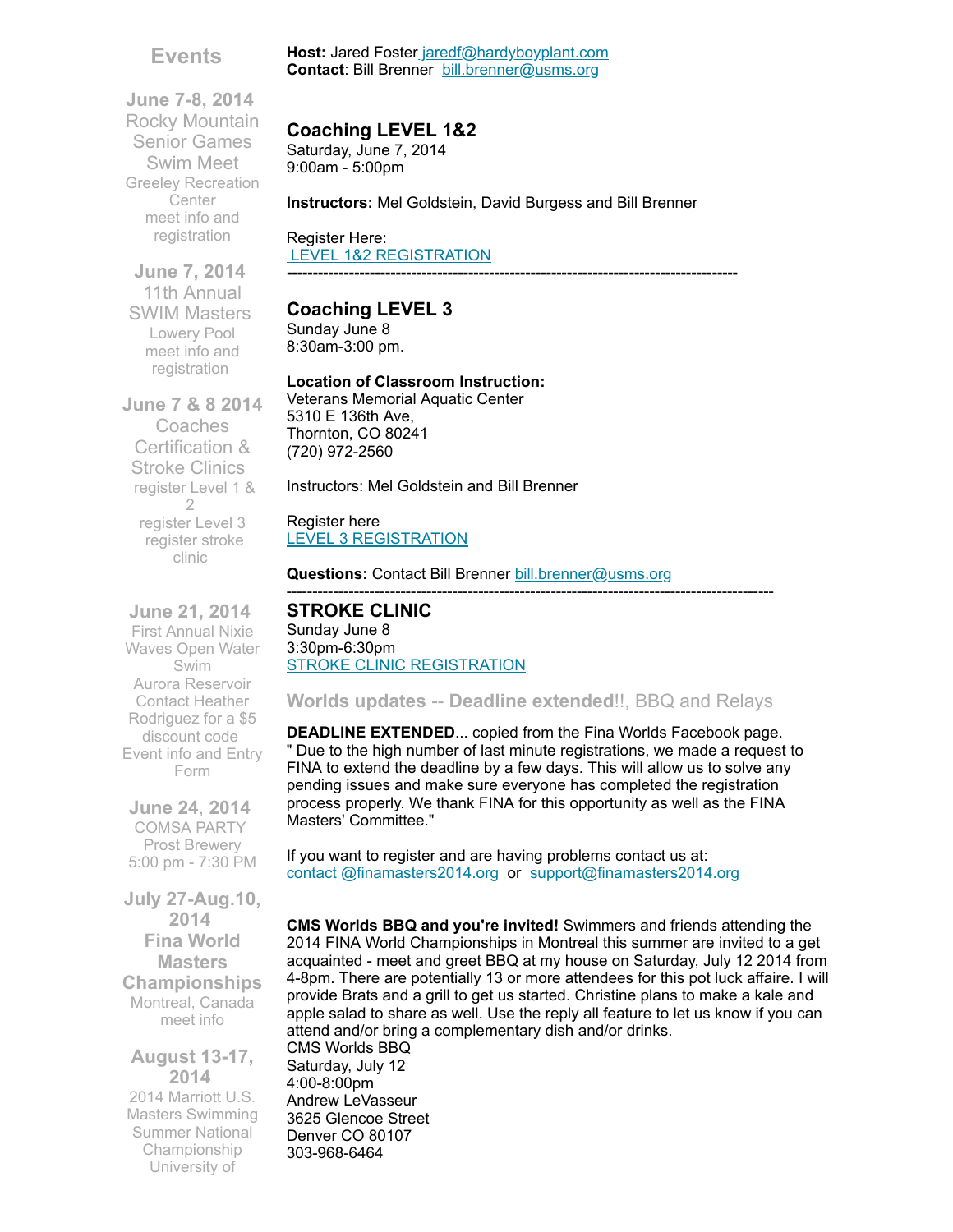Maryland Rec Center Natatorium [meet](http://www.usms.org/comp/lcnats14/) info More [Information](http://www.comsa.org/) **Ongoing Events Butterfly is Not a Crime Postal Swim Oct 15, 2013-Aug 31 2014** event [info/registration](http://swimflyfast.com/) Swimmers who have registered or are planning on swimming: Brian Hoyt, Mark Barrand, Audrey Eldridge, Barbara Hall, Audrey Shuss, Schuyler Smith, Suzy Talnall-Cotton, Andy Sappey, Collette Sappey, Jeff Magouirk, Steve Heath Nick Bruford and Christine Zheng. There are more out there! Let me know if you are planning on attending so I can add you to the list! FINA Worlds in Montreal: Recruit swimmers for the FINA World Championships in Montreal, Canada August 3-9, 2014. This will be a long course meters meet. Why do you ask are we recruiting for Worlds? Denver Masters Head Coach, Andrew LeVasseur, has been selected as one of 4 coaches who will lead the USMS National Team at the FINA World Championships. Andrew will also be coordinating the CMS relays. Be sure to forward your relay information. [swimmin4fun@msn.com](mailto:swimmin4fun@msn.com)

Worlds are held only every other year. Thanks for your support!

## **[Contact](mailto:heidecrino@gmail.com?)**

<span id="page-2-0"></span>**2014 USMS Speedo 5K & 10K ePostal National Championships**

## **2014 USMS Speedo 5K & 10K ePostal National Championships June 22nd (7:00 am - 10:00 am) & July 6th (12:00 pm to 3:00 pm)**

**Come on Colorado, how Postal can you go?** It's time to step up and show the rest of the USA how tough high altitude swimmers are! Whether you are training for an Open Water 10K or want to challenge yourself and your teammates to swimming a 5K or a 10K straight, this is an opportunity you don't want to pass up. You also get a really cool Colorado Goes Postal Cap for participating!

**The 2014 USMS Speedo 5K and 10K ePostal National Championship is hosted by Rogue Valley Masters** in Ashland, Oregon. You must be USMS Registered in order to participate. The object is to swim either or both a 5K or 10K in a 50 meter Pool sometime between May 15th and September 15th. Submit your splits and entry form online to the host team and see how you rank Nationally! We are fortunate to have COMSA sponsor 2 opportunities to swim the Postals outside in a 50 Meter pool at Lowry. The first opportunity is Sunday, June 22nd from 7:00 to 10:00 am. The second opportunity is Sunday, July 6th from 12:00 to 3:00 pm. Please note the times are different for each date. Please arrive at least 10 minutes early .

All you need to do is e-mail [nicolevanderpoel@msn.com](mailto:nicolevanderpoel@msn.com) to reserve a lane with the distance you intend to swim, convince a friend or family member to be your counter and keep on swimming! Split sheets, clipboards, stop watches and online instructions will be provided at each swim. When submitting your online entry, please list CMS as your team! We compete individually and as a group! As always, thank you COMSA for providing us crazy distance swimmers with these opportunities!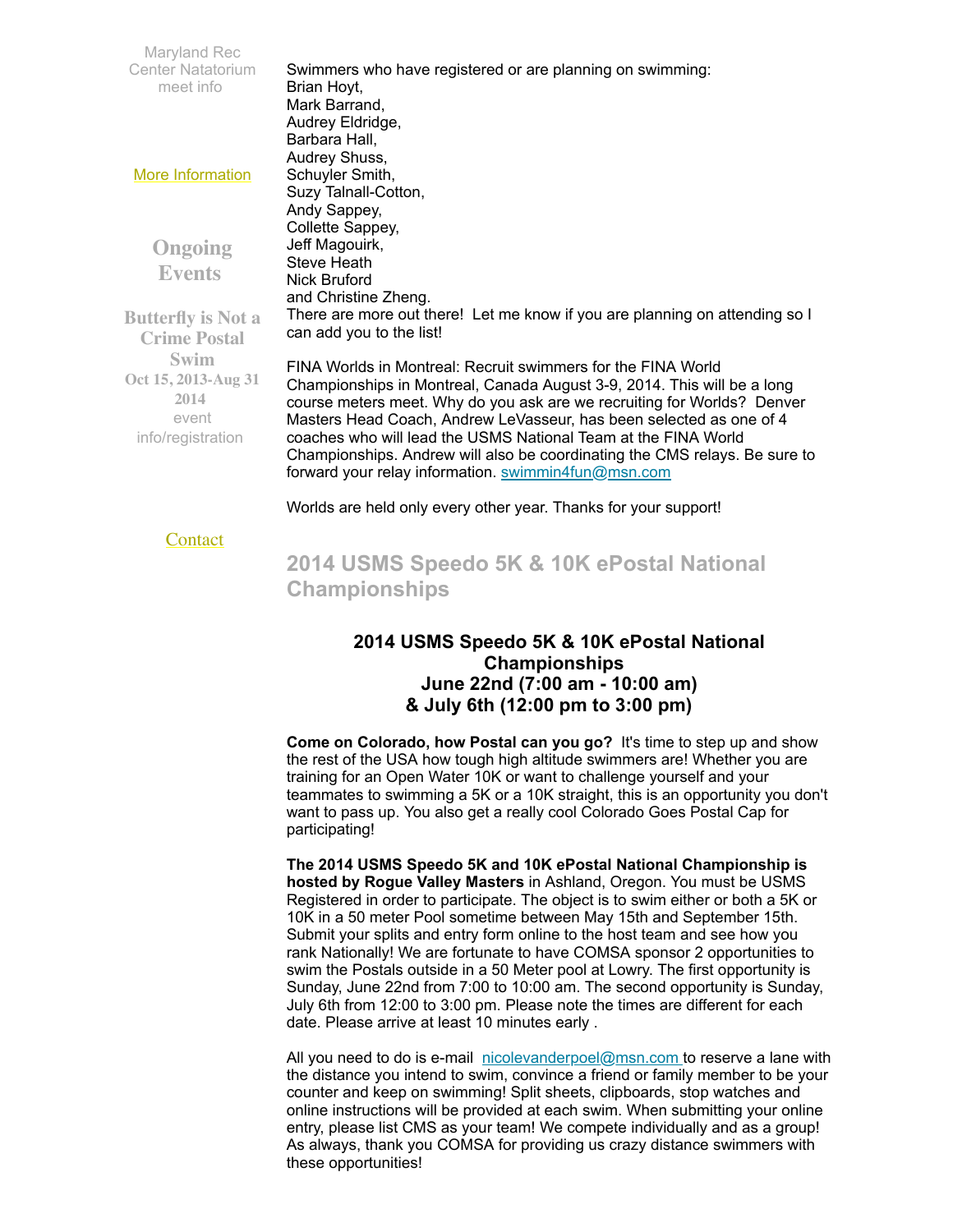So how about it swimmers, E-mail [nicolevanderpoel@msn.com](mailto:nicolevanderpoel@msn.com) and reserve your lane by June 20th. Just do it!

Nicole Vanderpoel and the Congress of Long Long Distance Pool Chair

<span id="page-3-0"></span>**COMSA Party and 2015 State meet site selection**

## **On Tuesday June 24th**, **COMSA is hosting a party at Prost Brewing Company - 2540 19th St. Denver, CO 80211.**

## **Selection of the site for 2015 Colorado state meet will be discussed.**

#### **Agenda**:

**5:00 - 6:15** Reception - Prost will offer tours of their facility and COMSA will provide one free beer of your choice.

#### **6:15 Presentation of 2014 State Meet** - Pictures & Awards etc. COMSA Board Member Introduction New Social Chair

**6:45 2015 State Meet Sites Overview** - Fees and Dates comparison of sites currently under review

**7:00 Poll** - Where would you like to hold the 2015 State Championships Meet.

#### **7:30 Adjourn**

Colorado Masters Swimming is a member run organization and your elected board WELCOMES your participation in our direction. Please come and meet Masters Swimmers from around the state and tell us your ideas. Good swimming. Stacy Broncucia

<span id="page-3-1"></span>**Open Water Swimming at Chatfield State Park in the Gravel Pond**

Open Water Swimming at Chatfield State Park in the Gravel Pond

#### **May 1 - September 30 Saturday 7:30 am to 10:00 am Monday and Wednesday 4:30 pm to 7:00 pm**

#### Monitors needed!

**We will be using Sign Up Genius for monitor sign up. All members that swim at the pond are expected to monitor one time during the summer.** The monitoring sessions will be split so that you can monitor half the time the pond is open and will be free to swim the other time.

To view the current list of signups or to sign up for a monitor slot, please do the following:

1. click on <http://www.signupgenius.com/FindASignup>

2. Type in the following email address: comsaswimmer@gmail.com You will get a list of all current sign up sheets available.

<span id="page-3-2"></span>Full details about the pond and swimming rules : <http://www.comsa.org/openwater.html>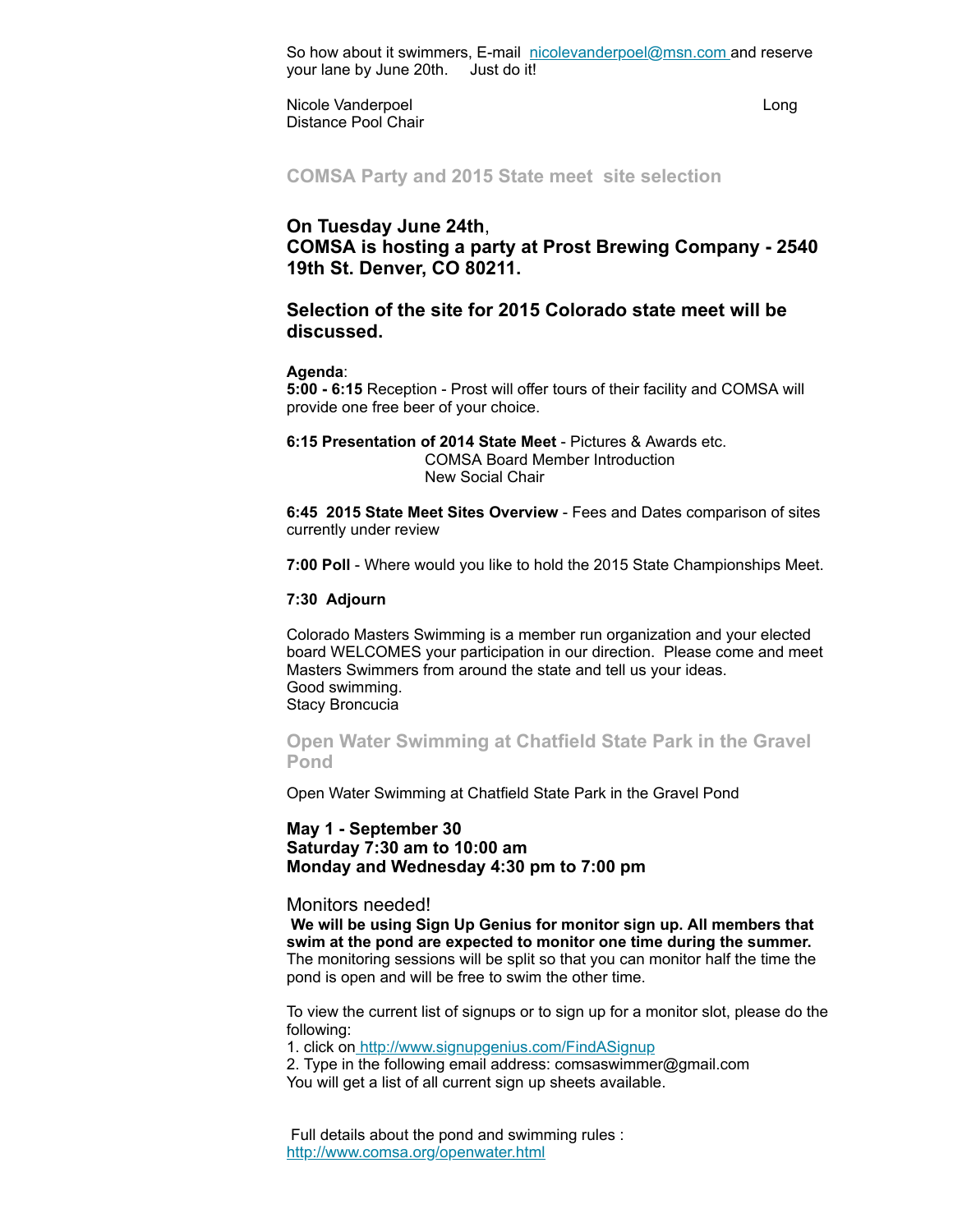#### **Other Open Water Venues**

**Grant Ranch, Littleton Open Water Swimming** Weekends: May 17-August 31, 2014 Weekday: Mornings June 4th-August 29, 2014 Evenings June 5-August 29, 2014 <http://www.milehighmultisport.com/open-water-swimming/about/>

#### **Boulder Aquatic Masters (BAM), Boulder Reservoir Open Water Swims**

Tues/Thurs : May 27-September 4,2014 Sat : June 28 & July 6 Bare Bones Races: June 22& July 20 <http://www.bamswimteam.org/w/page.cfm?pagetitle=Open%20Water>

#### **Open Water events:**

June 21, 2014 First Annual Nixie Waves Open Water Swim Aurora Reservoir Contact Heather [Rodriguez](mailto:1969mermaid@gmail.com) for a \$5 discount code Meet info and [Entry](http://www.active.com/aurora-co/water-sports/swimming/nixie-waves-open-water-swim-2014) Form

Continue to check the [COMSA](http://www.comsa.org/openwater.html) website for local open water event listings, as well as the [http://usopenwaterswimming.org/](http://usopenwaterswimming.org/%20) site for events throughout the nation.

## <span id="page-4-0"></span>**2014 USMS/COMSA Registration Open Now**

Registration in United States Masters Swimming and the Colorado Masters Swimming Association is based upon a calendar year (not from the time you register). Registration fees are \$40 (January 1-December 31). The registration period for each calendar year starts on November 1, with memberships expiring on December 31 of the following year (14 months). Your membership in USMS/COMSA includes:

- SWIMMER magazine, the official publication of United States Masters Swimming. Content is directly related to all areas of swimming for adults.
- The Master Splash newsletter, the official publication of COMSA, announces local swimming related events.
- Secondary insurance coverage, which covers all workouts and events where all participants are USMS registered.
- Opportunity to participate in local, national and international competitions as well as open water swims, and clinics.

All swimmers must register with one of the three Colorado Masters Swimming Association registered clubs or as unattatched. Selecting the correct club is critical if you plan to swim individual or relay events in USMS sanctioned meets. For a detailed explanation and link to register, <http://www.comsa.org/joining/join-online.html>

## <span id="page-4-1"></span>**CMS Apparel**

Colorado Masters apparel is now available through the Swim Team Store website. Long and short sleeve tee shirts and hoodies are available in black or white. Shorts and swim suits are in black only. Colors are all shown in black, the white choice is available once item is clicked on. All items have the Colorado



Masters Swimming logo from this year as seen above. Purchase your apparel now and have items shipped directly to you.

[http://www.thelifeguardstore.com/lgsteams/productcart/pc/viewCategories.asp?](http://www.thelifeguardstore.com/lgsteams/productcart/pc/viewCategories.asp?idCategory=2980&idAffiliate=677) idCategory=2980&idAffiliate=677